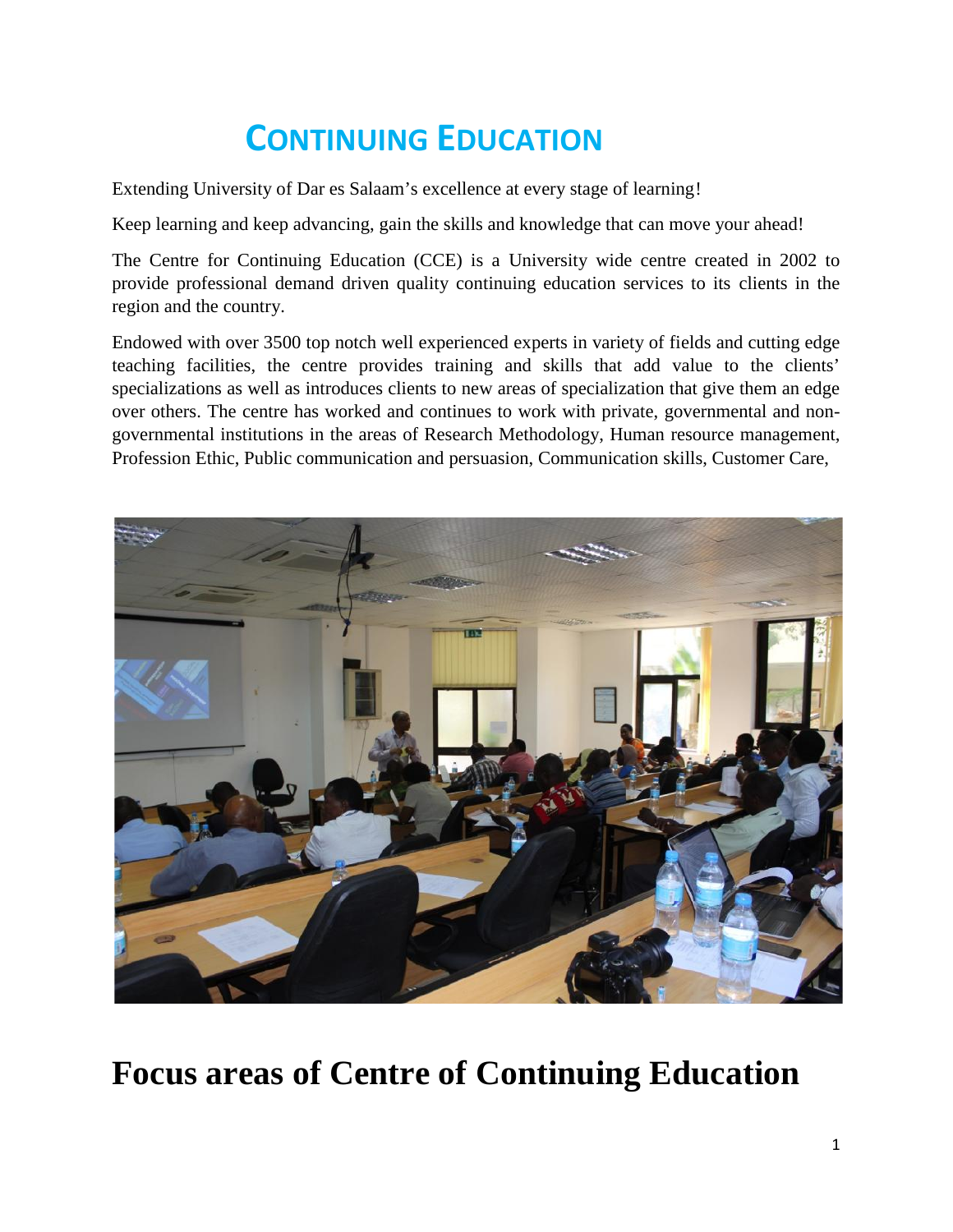Coordination and facilitation ofthe provision of quality short-term demand-driven continuing education programmes for both the internal and external markets of the university.

Most of this training is conducted at the CCE training facility located at UDSM Mlimani campus. However, with the current competitive environment, arrangements can be made for outreach training programmes.

In our one to five days intensive programmes, you learn strategies, techniques, and skills alongside other managers in a variety of fields. You are taught by workshop instructors who have many years of experience in management, academia, research, or teaching roles in their fields.



## **Upcoming Trainings**

#### **Leadership and General Management**

- **Managing organizational effectiveness**
- **Enhancing work ethics and behavior in organizations**
- Corporate governance and effective board control
- **Strategic skills for administrative professionals**
- **Public Relation and Communication skills**
- **Customer Care for Front Office Managers/Officers**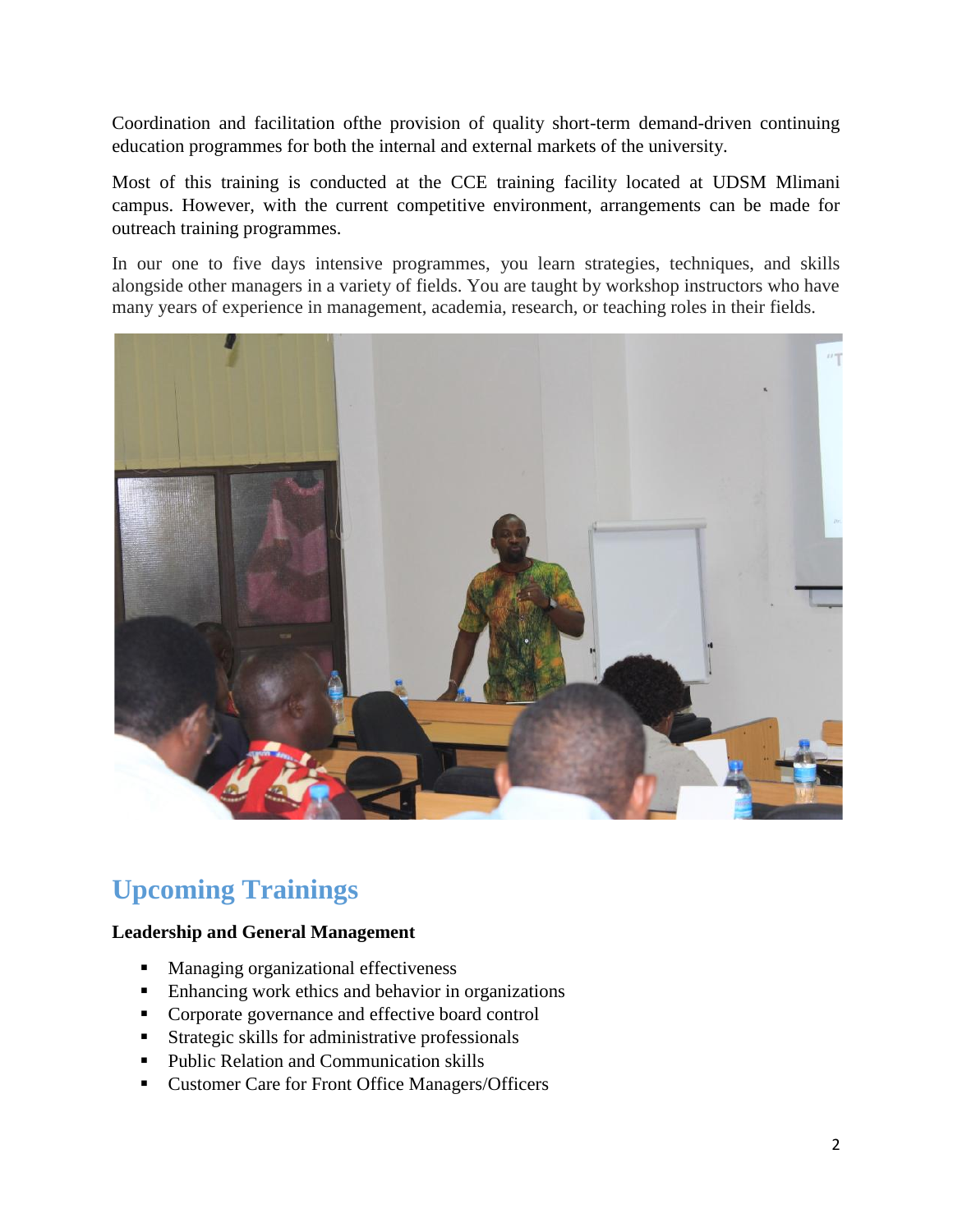#### **Human Resource management**

- **Leadership and Supervisory Skill Development**
- Supervisory skills for Administrative and operations staff
- **Succession Planning**
- Essential Office Management skill for personal assistants and executive secretaries
- Conflict prevention, management and resolution

#### **Financial management and Accounting**

- Account for non- accounting managers
- Finance for non- financing managers
- Budgeting and Budgetary Control
- Public Expenditure Analysis
- Management Accounting

#### **Marketing and Branding**

- Digital marketing: media strategy and planning
- Social media marketing
- Business skills for artists marketing strategy
- Product branding and marketing
- Innovation and strategy

#### **Programme/ Project management**

- Effective project management
- Programme/Project Planning and management
- Monitoring and Evaluation of Development Projects
- Monitoring and Evaluation of Government Projects
- Evaluation research

#### **Teaching and Pedagogy**

- Advanced teaching methodology for instructors in higher education institution
- Ethical and professional issues in teaching in higher education institution
- Strengthening university's researches and ethics committee members in ethics

#### **Creative Arts**

- Cultural tourism and guidance
- Film and television production
- Camera use (cinematography)
- Editing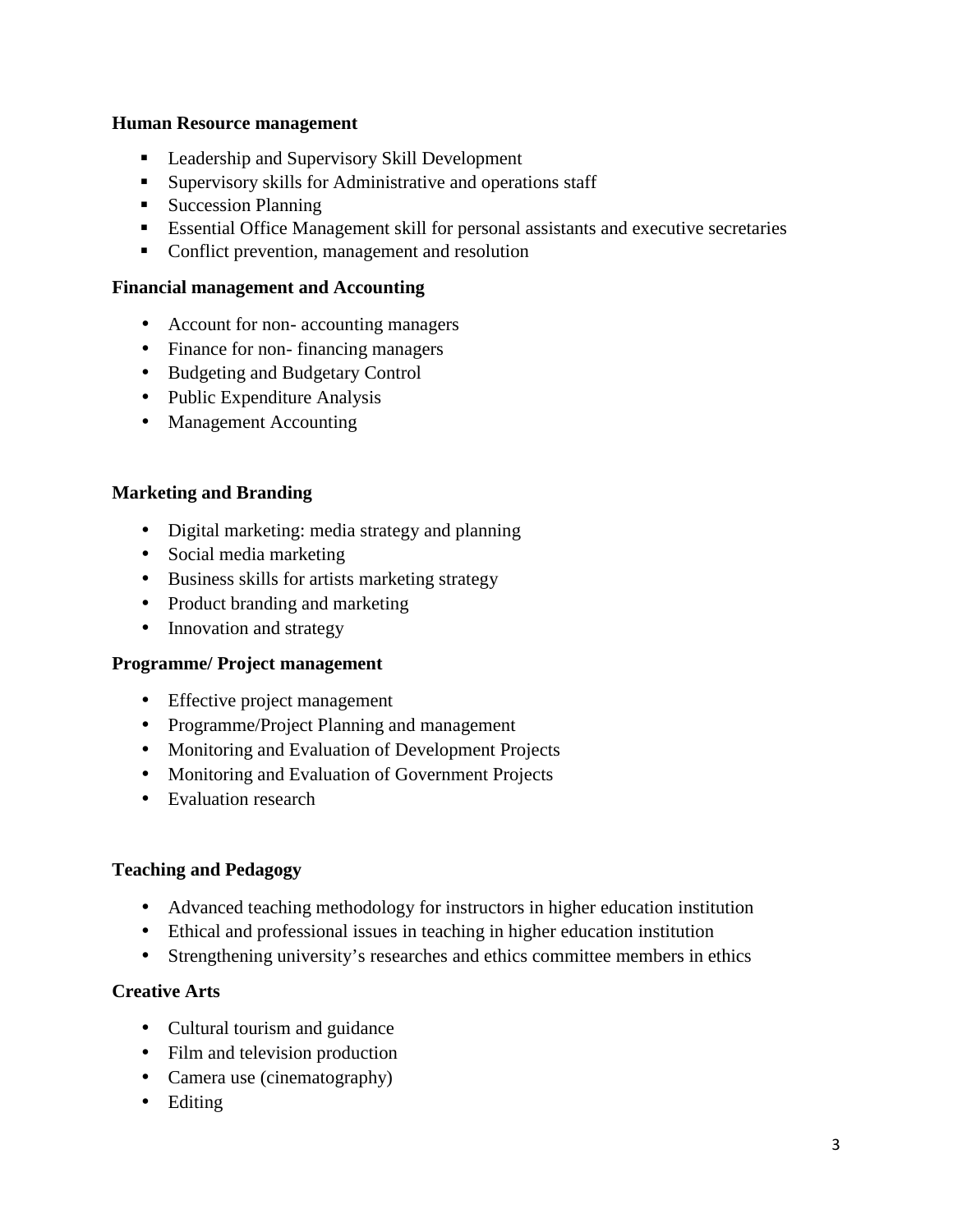Script writing

Acting for film and stage

Costume and make up design for film and stage

Graphic design

Fashion design

#### **Communication**

Introduction to public speaking: effective presentation skills

Proposal writing

Public speaking (Persuasive and Presentational) for leaders

English course for Business people

Cross-cultural management for the Global Economy

Leadership and executive communication skills

#### **Law**

Gender based violence and the law

Will drafting and Estate planning

Gender-sensitive governance

Democracy, rule of law and human rights

**A**lso, The CCE provides demand-driven and tailor-made continuing education and training programs to the satisfaction of clients. You just tell us your needs, and we will duly design an appropriate course your organization staff.

### **Let's join hands to uplift our Education.**

#### **Facilities and Services**

Training are conducted at the CCE training facility located at the UDSM Mlimani Campus which has a well-equipped and modern conference hall, computer and internet services, printing and photocopying facilities. However, with the current competitive environment, arrangements can be made for outside training programmes.